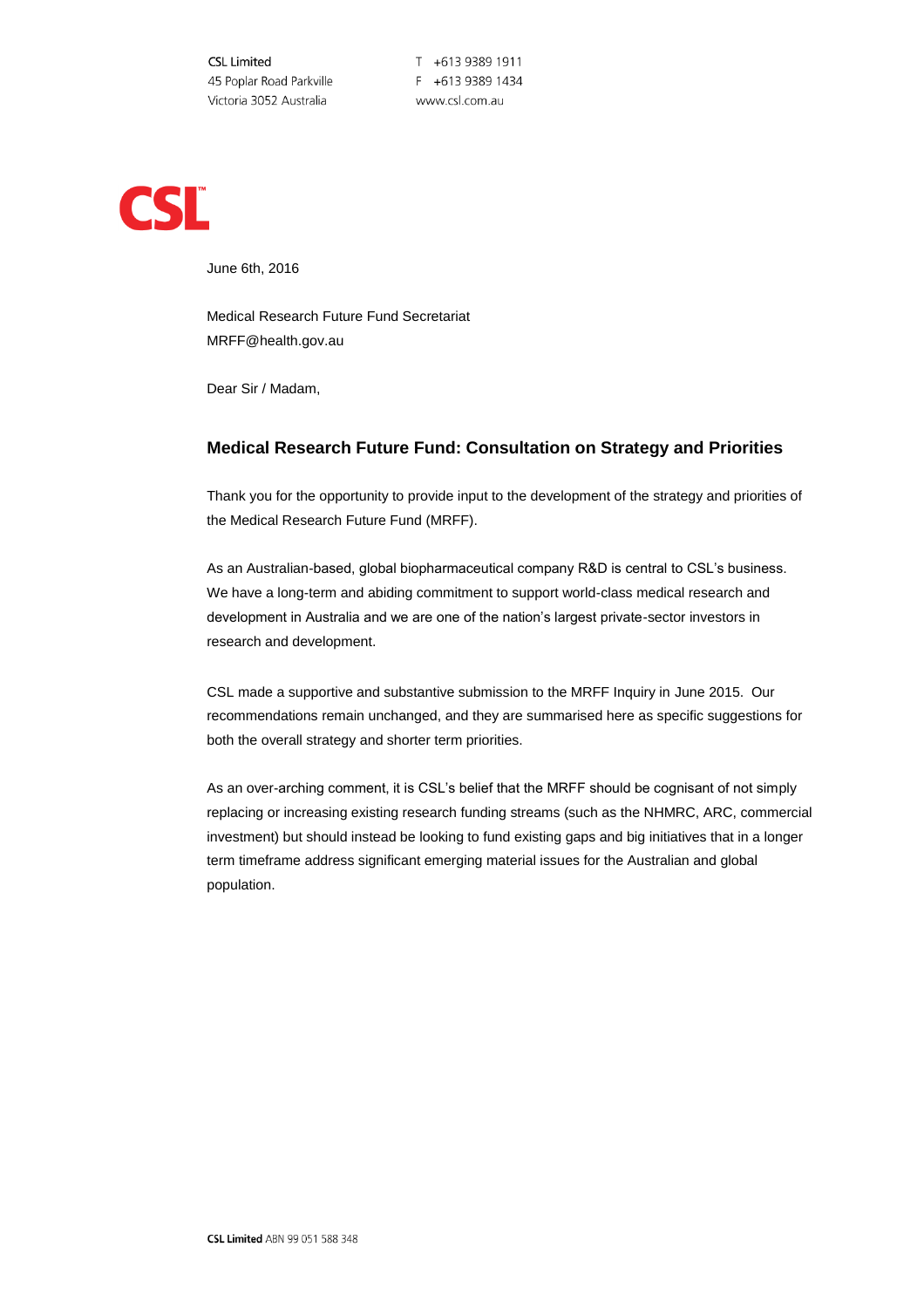

# **STRATEGY RECOMMENDATION: 'Maximise the Social and Economic Benefits of Australian Medical Research'**

Australia has world class early research and biotechnology hubs which are emerging as globally significant.

CSL believes Australia's medical research community is a rich source of potential new discoveries to address the world's unmet medical needs. However, we do not believe that Australia reaps the maximum social and economic value from its research base because too often Australian intellectual property is either not translated from an idea into a product or, it goes offshore for development at a very early stage.

Intellectual property at the *pre-translational* stage is far less valuable (economically and socially) than that same intellectual property at the *post-translational* stage. Thus when Australia underwrites early research but does not reap the post-translational rewards it could be argued that Australia is under-writing research for the rest of the world to reap the development and commercialisation benefits.

An overarching strategy of maximising the social and economic benefits of medical research could lead into several different priority areas but CSL recommends that at least one of these should have as its objective, keeping Australian intellectual property onshore for as long as possible by improving the environment for translational research in Australia.

Targetting translational research will increase the likelihood that the large investment government makes in tertiary education and basic research would actually translate into projects that can be taken through to patients/market (or at least closer to patients) by Australian firms.

# **PRIORITY RECOMMENDATION:**

#### **'Improving the Environment for Translational Research in Australia'**

# **1. Direct Financial Support to Help Cross the 'Valley of Death'**

Translational research is the development of a concept from early research (fundamental science) to its practical application. It involves identifying development candidates and funding their transition from the necessary animal experiement to proof-of-principle in human clinical trials. Basically, it sits at the cusp between academic and commercial medical research and represents the key step to recruiting commercial investment. It is typically more complex and costly than the basic research upon which it relies, it is characterised by large knowledge spillovers (where nonfunders benefit from others R&D activities/spend) and there is still significant scientific risk.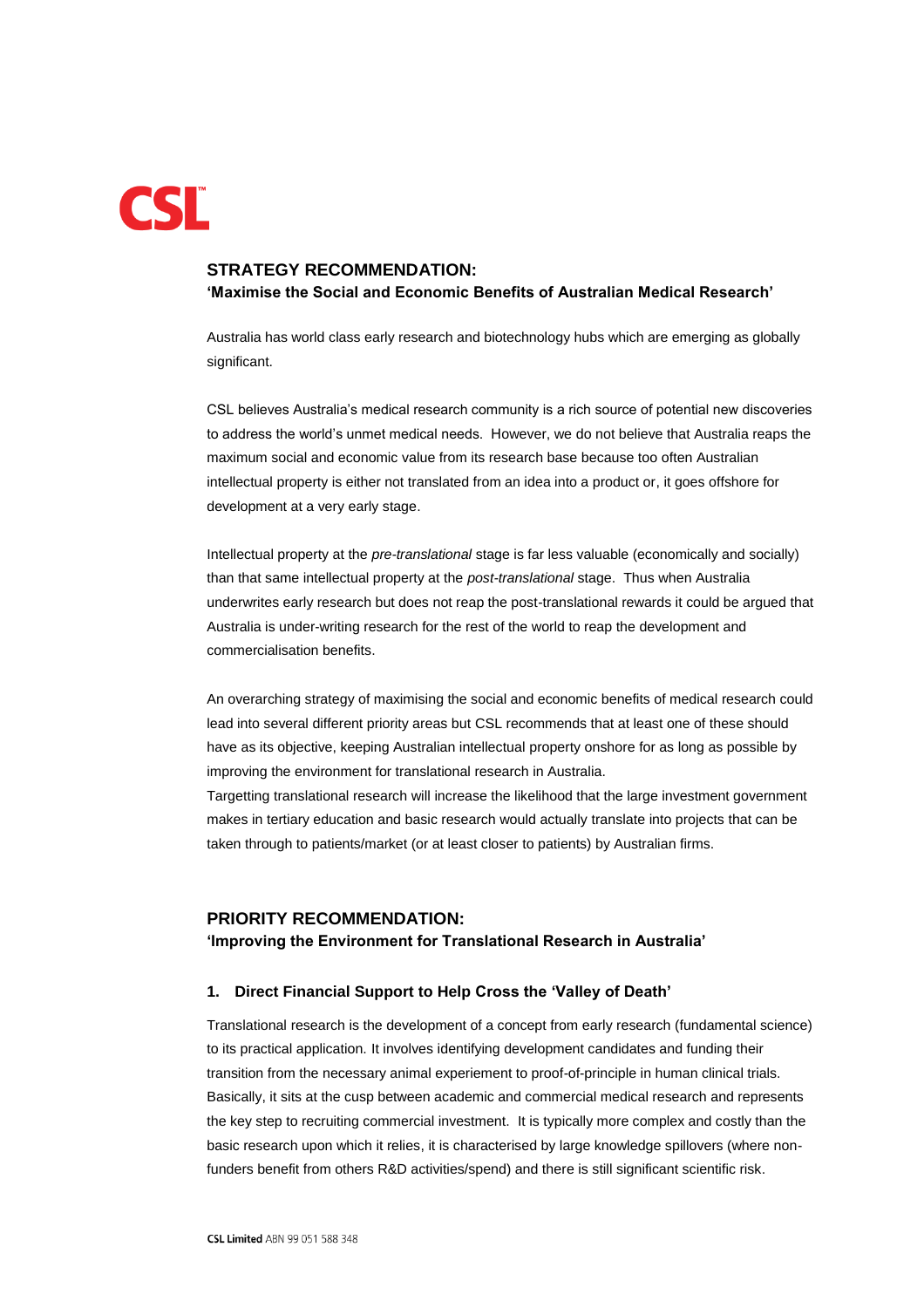

This combination makes translational research a high-risk / high reward investment and it is demonstrably under-resourced in Australia. The impact of this is that the overall productivity of the medical research sector is impeded with many potentially valuable projects failing to attract the level of resource required to progress further (either at all, or within Australia). For example, at CSL we look at over 100 new product opportunities each year, of these, we choose 5-10% for full evaluation and then fewer still for licensing. The MRFF could offer vital support by providing targetted funds for translational research. This would likely help recruit substantial, complementary research funding from the commercial sector, increase the value of intellectual property before it goes offshore, and increase the pool of sound research projects that firms like CSL can take forward to the later stages of development (thus increasing revenue and royalty flows to Australia).

CSL recommends that once the Medical Research Future Fund is fully funded and established, at least 20% of its annual \$1 billion disbursements should be allocated to translational research. This should be in addition to the funding mechanism offered by the new Biomedical Translation Fund and could be directed to academic researchers on their own or, partnered with a credible industry partner like CSL or other start-up and small biotech companies.

We recommend the MRFF should support a wide range of possible disbursement avenues, through innovative mechanisms including to corporations. In supporting commercial organisations, it would be important to ensure that MRFF funds do not simply replace the R&D that they should be undertaking anyway or funding research which would be classified as late-stage commercialsiation.

### **2. Improve Capability for Conducting Phase 2 Clinical Trials in Australia**

With additional funding flowing from the MRFF into medical research generally and specifically targetting support for translational research it would be a significant value-add to enable this money to be spent and this translational science to be done in Australia.

In particular, the conduct of Phase 2a and Phase 2b trials, where a likely therapy (drug) is tested on patients for efficacy and safety.

Clinical trials provide significant resource injections into the health system, generate significant knowledge spillovers and provide patients with access to the newest medications.

Regrettably Australia is slipping in its relative attractiveness as a destination for Phase 2 trials as a result of slow start-ups times (multi-site bureaucratic complexity) plus, the dearth of highly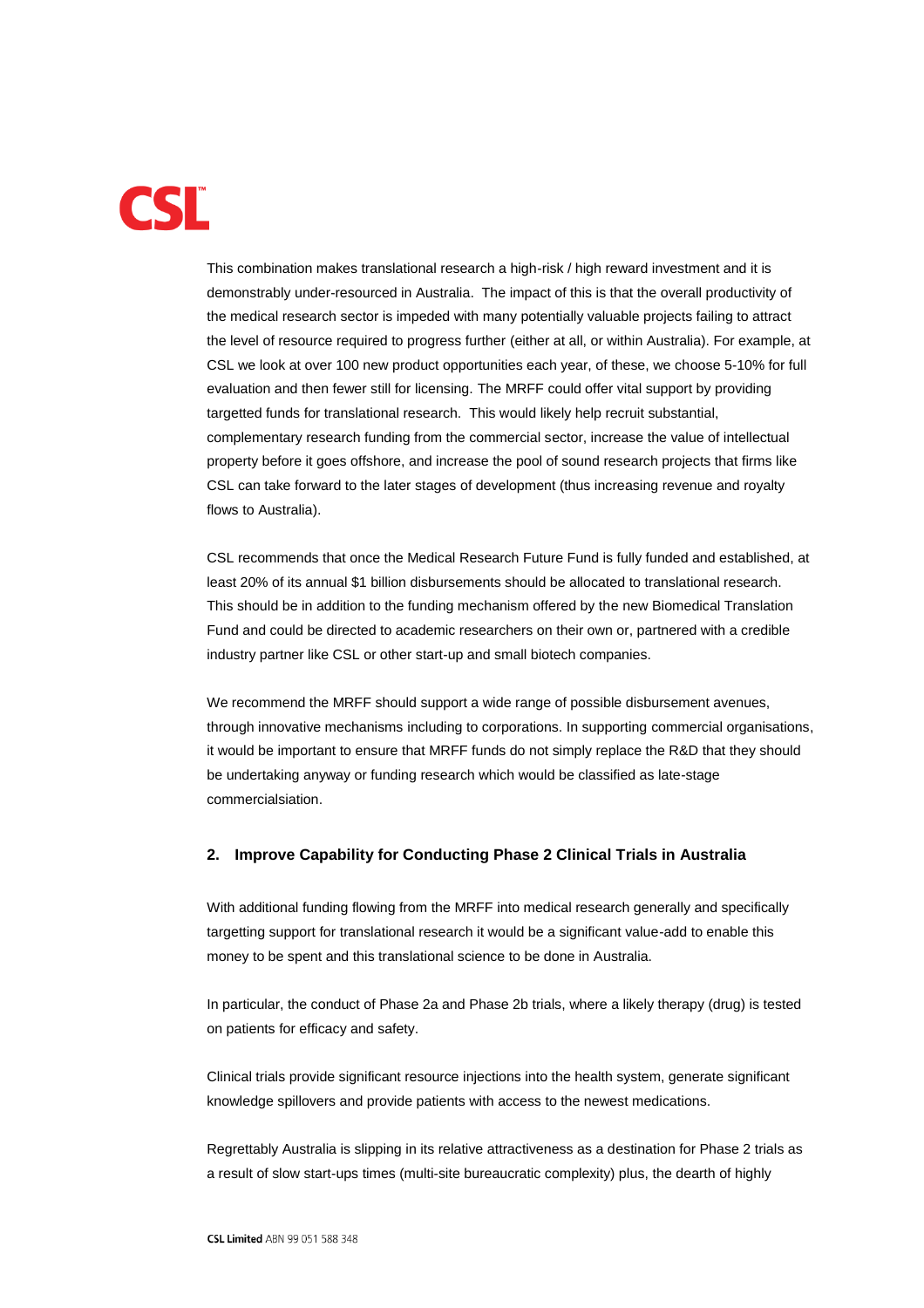

trained specialist clinicians able and/or willing to help design and conduct sophisticated trials for novel and complex medicines.

Support from the MRFF could help to address both of these issues. This would help keep intellectual property onshore as well as maximise resource injections into the health system from the clinical trials.

To help illustrate the above strategy and priority recommendations I have attached a graphic illustration of the biopharmaceutical value chain. This shows where existing government policies and programs sit as well as proposed new programs and CSL's recommended scope for the MRFF.

CSL would be happy to provide further information or participate in public and/or private consultation as appropriate. To arrange please contact Ms Anna Schulze, CSL Public Policy Director, O3 9389 3428 / 0438 084 045 anna.schulze@csl.com.au.

Sincerely,

Merrer

**Dr Andrew Cuthbertson Chief Scientific Officer and R&D Director** 

Attachment: Figure 1